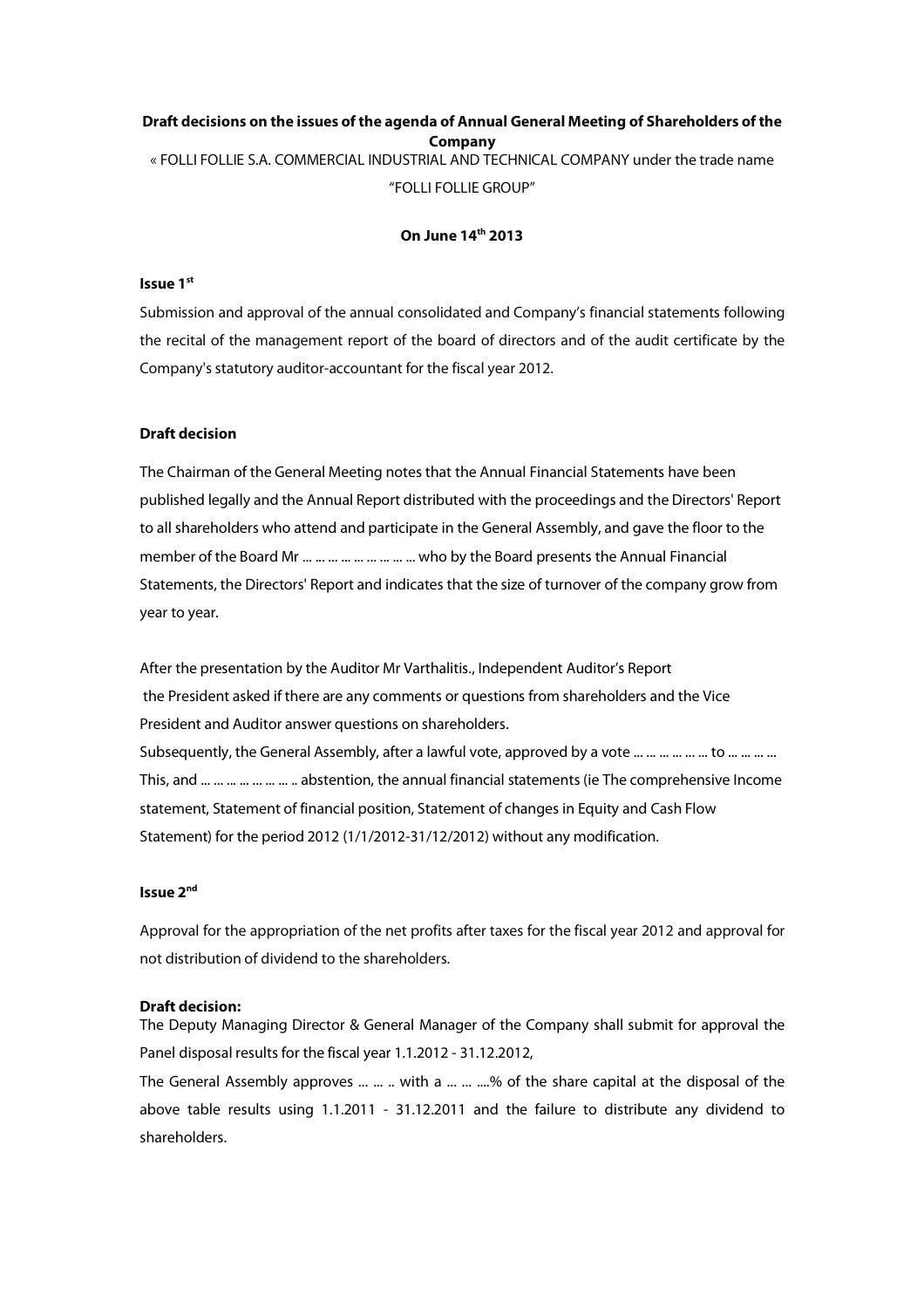#### **Issue 3 rd**

Discharge of the members of the Company's board of directors and of the Company's statutory auditors from any liability for their activity during the fiscal year ended on 31.12.2012.

#### **Draft decision:**

After approving the annual financial statements for the General Assembly shareholders decide by majority (... ... .... Votes rate ... ... ... ... ....% Of the represented) the discharge of the Board and Chartered Accountant - Auditor from any liability for compensation for the fiscal year 1.1.2012 - 31.12.2012.

## **Issue 4th**

Election of one ordinary and of one substitute Chartered Auditor-Accountant for the year 2013

#### **Draft decision:**

| At the proposal of Deputy Managing Director & General Manager of the Company, the General |
|-------------------------------------------------------------------------------------------|
| Assembly decides by majority (    votes out of     , rate     % of the represented) the   |
| election of Mr.  as ordinary auditor and  as a Substitute Certified                       |
| Auditor, both members of the auditing company «Baker Tilly Hellas SA".                    |

#### **Issue 5th**

Approval of remuneration or compensation for the members of the Board of Directors paid during 2012 and pre-approval of remuneration and compensation for the fiscal year 2013.

#### **Draft decision:**

Following a proposal by the Deputy Managing Director & General Manager of the Company, the General Assembly adopted by majority ... .., (a% of the represented) the fees paid and all sorts of allowances to the Chairman and Board members during the fiscal year 1.1.2012 - 31.12.2012 as follows :

For 2012, the AGM will ask the shareholders to approve remuneration of  $\epsilon$ .....

The General Assembly decides by majority (... ... ... ... votes out of ... ... ... ... ..., rate ... ... ... ..% of the represented) the annual remuneration for the period 1.1.2013 - 31.12.2013.

## **Issue 6th**

Approval for authorization to the Board of Directors, according to article 23a of Law 2190/1920, for the granting of guarantees and cash facility and the realization of share capital increase of the affiliated companies, according to par. 5 of article 42e of Law 2190/1920.